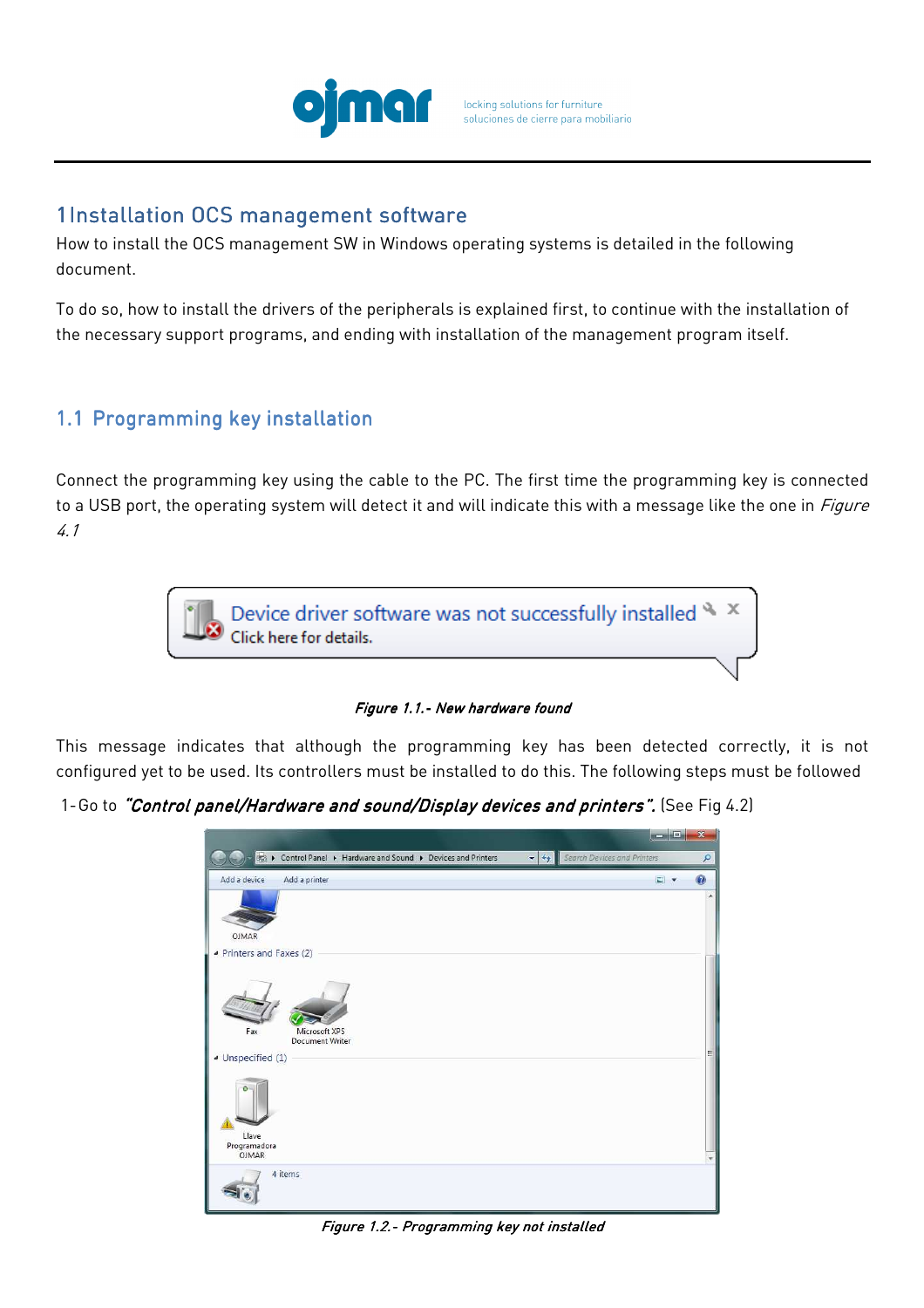

- 2-Double click the key icon. A properties window will appear.
- 3-Click on "Hardware" to see the devices that need to be installed.

| General<br>Hardware                                                                                                                          | General<br>Details<br><b>Driver</b>                                                                                                                                                            |
|----------------------------------------------------------------------------------------------------------------------------------------------|------------------------------------------------------------------------------------------------------------------------------------------------------------------------------------------------|
| Llave Programadora OJMAR<br>Device Information<br>Unavailable<br>Manufacturer:                                                               | Llave Programadora OJMAR<br>Other devices<br>Device type:                                                                                                                                      |
| Model:<br>Llave Programadora OJMAR                                                                                                           | Manufacturer<br>Unknown                                                                                                                                                                        |
| Model number:<br>Unavailable                                                                                                                 | Port #0002.Hub #0004<br>Location:                                                                                                                                                              |
| Categories:<br>Unknown                                                                                                                       | Device status                                                                                                                                                                                  |
| Description:<br>Unavailable<br>Device Tasks<br>To view tasks for this device, right-click the icon for the device in<br>Devices and Printers | The drivers for this device are not installed. (Code 28)<br>There is no driver selected for the device information set or<br>element<br>To find a driver for this device, click Update Driver. |
|                                                                                                                                              | Update Driver<br>Change settings                                                                                                                                                               |
| OK<br>Cancel<br>Apply                                                                                                                        | OK<br>Cancel                                                                                                                                                                                   |

Figure 1.3.

4-Select the device called "Llave Programadora OJMAR" and click the "Properties" button.

5-On the next screen click "Change settings".

6-After doing this, click on "Update driver...".

| General  | Driver Details           |                                                        |  |
|----------|--------------------------|--------------------------------------------------------|--|
|          | Llave Programadora OJMAR |                                                        |  |
|          | Device type:             | Other devices                                          |  |
|          | Manufacturer: Unknown    |                                                        |  |
|          | Location:                | Port_#0002.Hub_#0004                                   |  |
| element. |                          | To find a driver for this device, click Update Driver. |  |
|          |                          |                                                        |  |

Figure 1.4.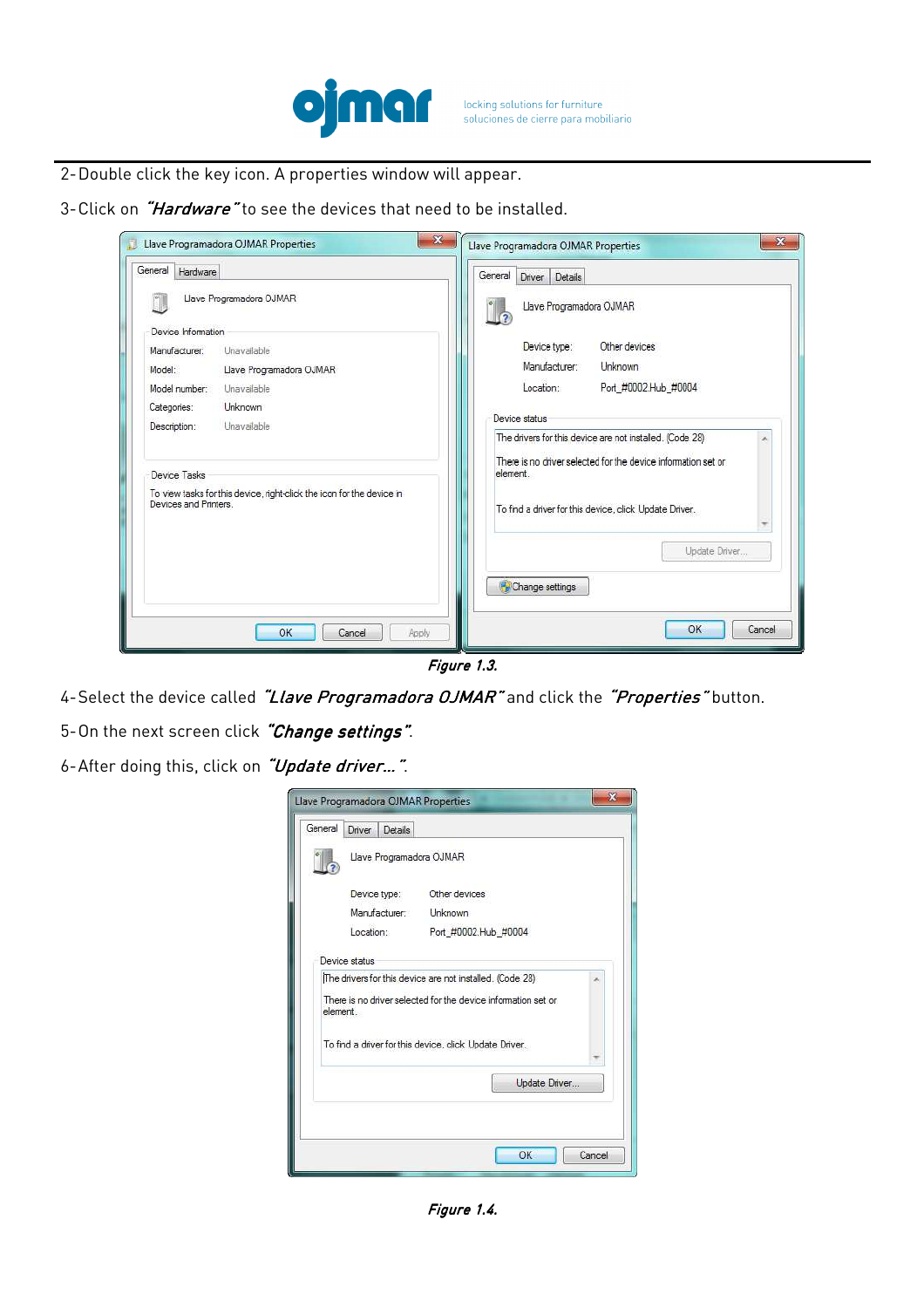

7-Of the two options that can be selected on the new screen, choose "Look for controller software in the computer".



Figure 1.5.

8-A dialogue box will then appear where the location of the controllers, identified as "CDM 2.04.06 WHQL Certified" should be selected. These controllers are found in the installation CD of the application supplied by ojmar, in the "Drivers\CDM 2.04.06 WHQL Certified" folder.



Figure 1.6.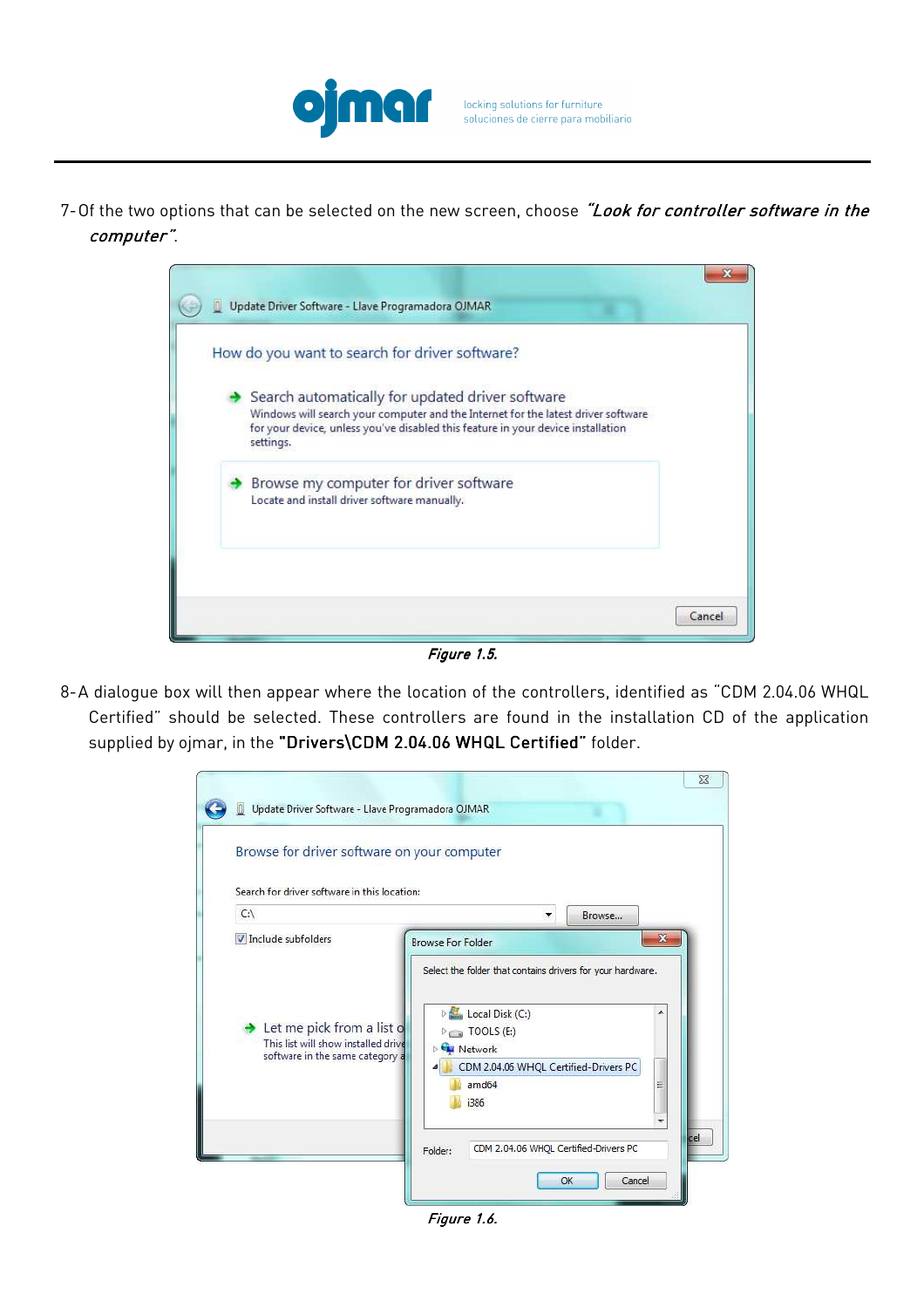

9-After accepting them a screen similar to the one in Figure 4.7 will appear.



Figure 1.7.

10-After installing the key's drivers, the same process must be carried out again as Windows will detect a new virtual USB, whose controllers also have to be installed, and which are in the same folder as the key controllers ("Drivers\CDM 2.04.06 WHQL Certified").

|                                                                 |                                                                                                           | $\Box$ e     | ×                       |                               |
|-----------------------------------------------------------------|-----------------------------------------------------------------------------------------------------------|--------------|-------------------------|-------------------------------|
|                                                                 | Control Panel ▶ Hardware and Sound ▶ Devices and Printers<br>Search Devices and Printers<br>$\frac{1}{2}$ |              | ٩                       |                               |
| Add a device                                                    | Add a printer                                                                                             | $\mathbf{r}$ | $\overline{\mathbf{2}}$ |                               |
| <b>OJMAR</b>                                                    |                                                                                                           |              |                         | ×                             |
| ▲ Printers and Faxes (2)                                        |                                                                                                           |              |                         |                               |
| Fax                                                             | Microsoft XPS<br>Document Writer                                                                          |              |                         |                               |
| 4 Unspecified (1)<br>o<br>Llave<br>Programadora<br><b>OJMAR</b> |                                                                                                           |              |                         | 듸<br>$\overline{\phantom{0}}$ |
| $\mathbf{O}$                                                    | Llave Programadora OJMAR<br>Model: Llave Programadora OJMAR<br>Category: Unknown                          |              |                         |                               |

Figure 1.8.- Hardware installed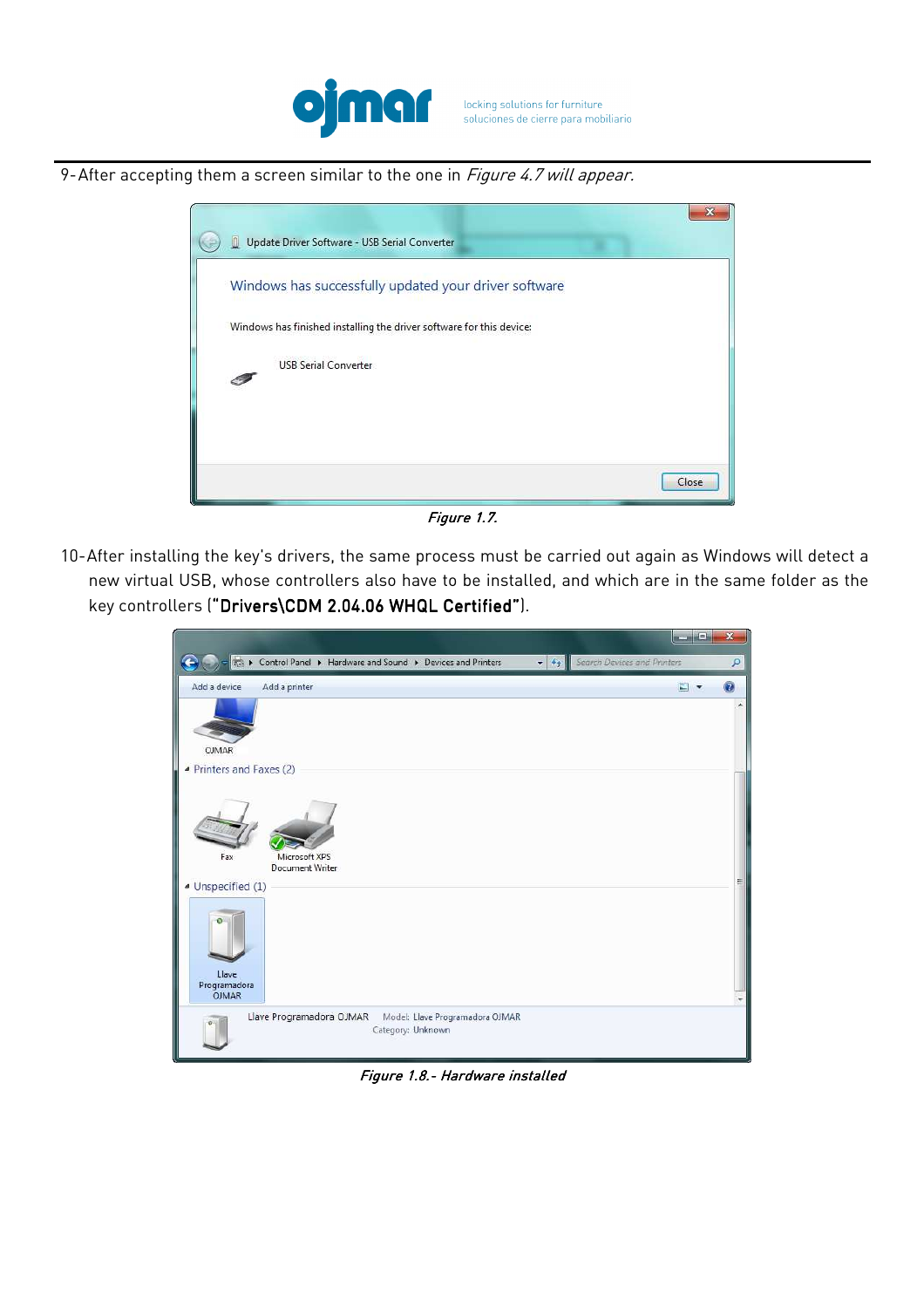

### 1.2 Software installation

To install the ojmar software, you should have Adobe<sup>®</sup> AIR  $\cdot$  installed on the computer and it is also advisable to have Adobe® Reader®, as some of the software's options will require this.

#### 1.2.1 Adobe®AIR™ Installation

You can download the most recent version of this software from http://get.adobe.com/es/air/ or alternatively install it from the installation CD. In the compact disk supplied by ojmar is an executable file called AdobeAIRInstaller.exe in the "AIR" folder.

Left clicking the mouse twice on the executable file, a license screen will be displayed which you must read and accept.

#### 1.2.2 Adobe®Reader® Installation

Some of the software's functions require software capable of opening .pdf extension files. It is advisable to install a version of Adobe®Reader® installed, if you do not have one.

You can download the most recent version of this software from http://get.adobe.com/es/reader/ or, alternatively, from the installation CD. In the compact disk supplied by ojmar you will find an executable file called AdbeRdrxxxx es EN.exe in the ojmar "Adobe Reader" folder.

Left click the mouse twice on the executable file, and the installation files will start to unzip. You must continue with the programme's instructions to install it.

#### 1.2.3 oimar application installation

Look for the "ojmar.exe" executable file in the CD and double left click the mouse to start the installation. The installation will start automatically.

A screen appears where you can select the following options:

-If you want to create a direct access icon on the desktop for the application.

-If you want to start the application after installation.

-Location where the application is installed.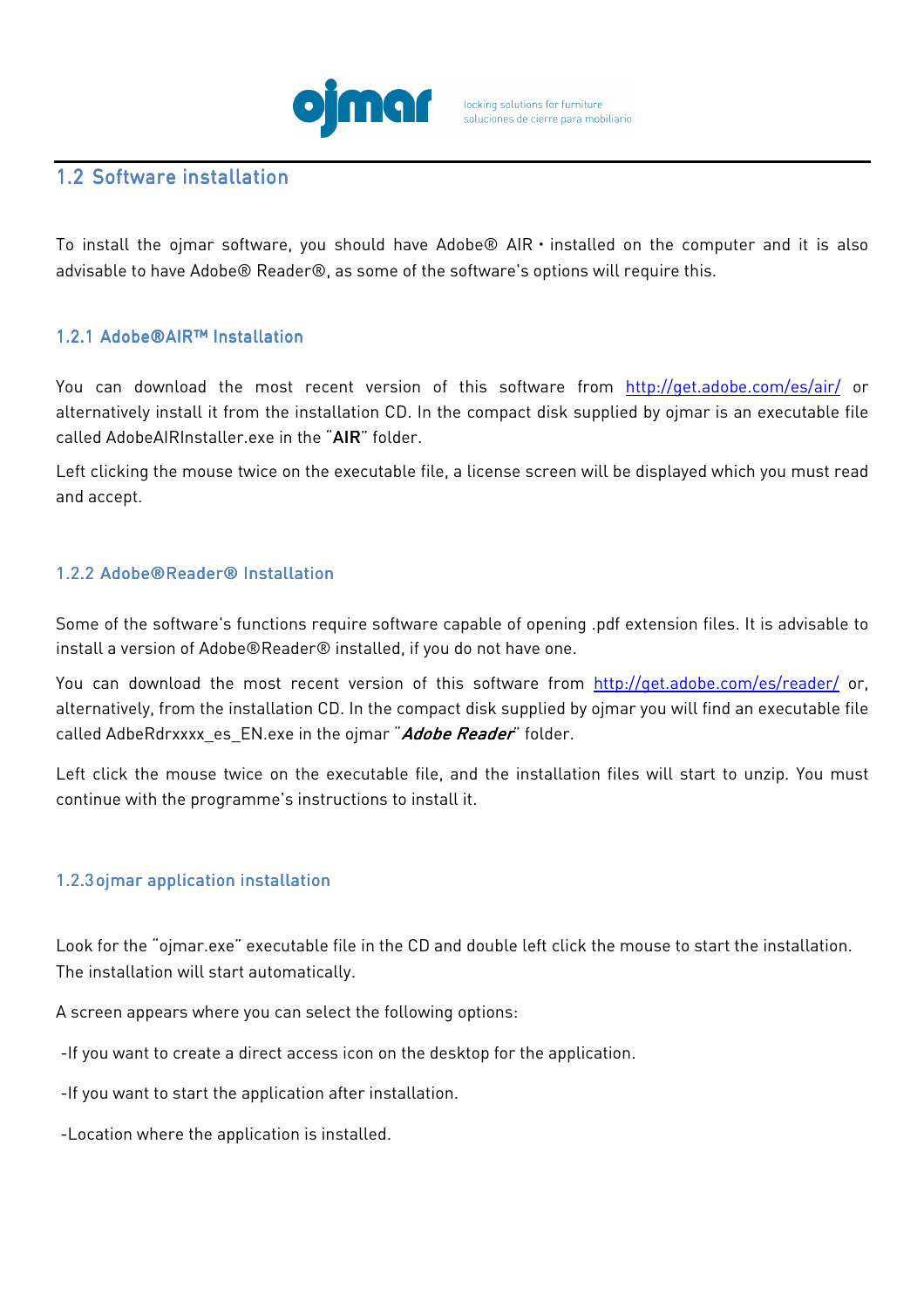

| Application Install | $\mathbf{x}$<br>$ n + 2$                     |
|---------------------|----------------------------------------------|
|                     | ojmar                                        |
|                     | <b>Installation Preferences</b>              |
|                     | Add shortcut icon to my desktop<br>$\sqrt{}$ |
|                     | Start application after installation         |
|                     | <b>Installation Location:</b>                |
|                     | C:\Program Files                             |
|                     | Cancel<br>Continue                           |

Figure 1.9.- Installation preferences

After selecting the best options for us, click "Continue" to start to copy the files to the computer.

| Application Install    | $\boldsymbol{\mathsf{x}}$ |
|------------------------|---------------------------|
| ojmar                  |                           |
| Installing application |                           |
| Cancel                 |                           |

Figure 1.10.- Installing the application

After installing the application it will automatically execute if we have selected the option in "Installation preferences" (see Figure 4.15). If this is not the case, it is opened from the icon created on the desktop or in the Windows® "Programs" menu.

| ojmar |  |
|-------|--|
|       |  |
| oimar |  |

Figure 1.11.- Direct access to the application

The first time the application is executed, the screen shown in *Figure 4.18*, appears, where a licence file will be requested which has been supplied in the installation CD.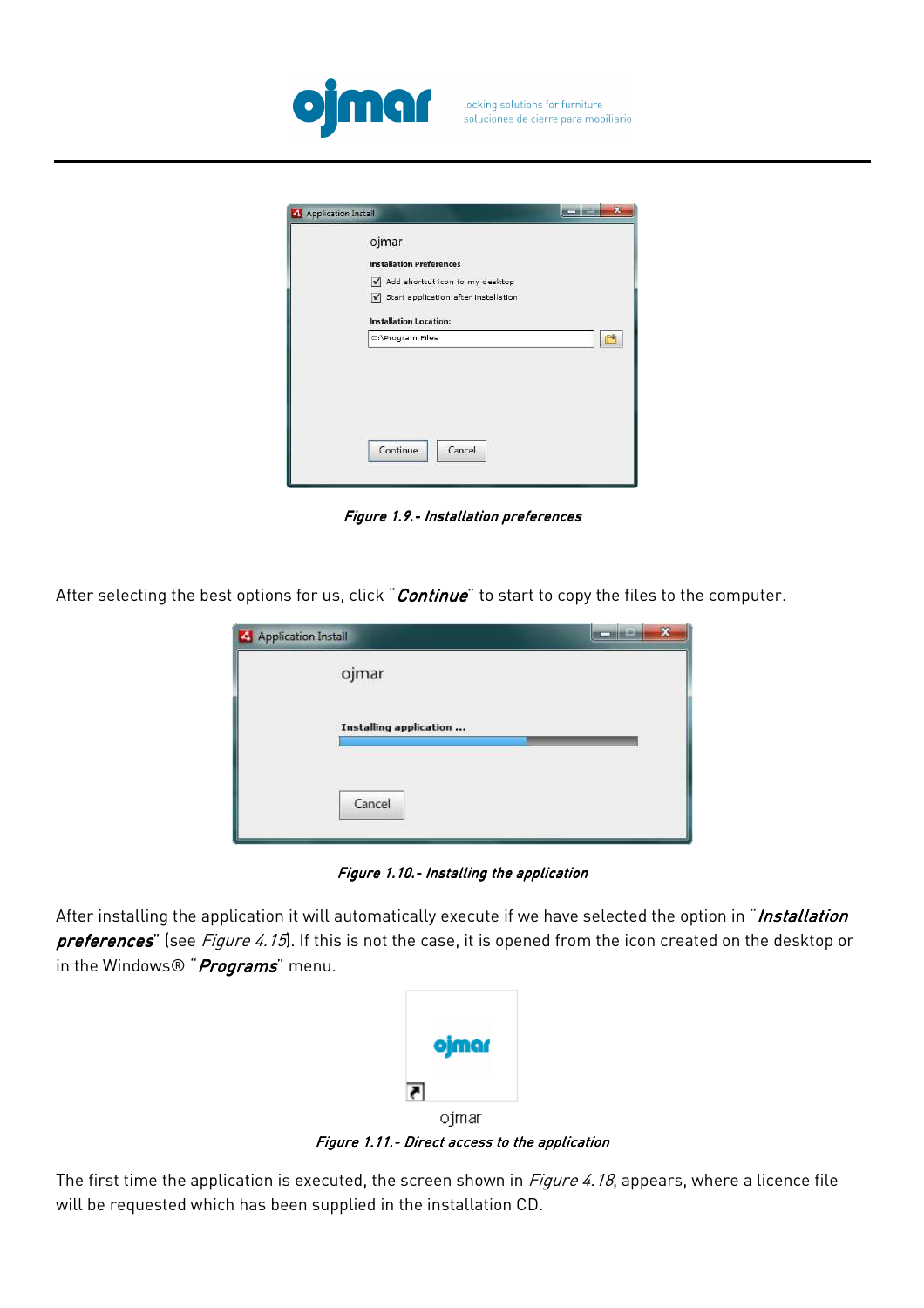

locking solutions for furniture<br>soluciones de cierre para mobiliario

| ojmar OJMAR                                                                                 | $ \theta$ $\times$ |
|---------------------------------------------------------------------------------------------|--------------------|
|                                                                                             |                    |
|                                                                                             |                    |
|                                                                                             |                    |
|                                                                                             |                    |
|                                                                                             |                    |
| Configuración de datos\Data configuration\Configuration des informations\Datenkonfiguration |                    |
| Licencia\License\Licence\Lizenz                                                             |                    |
|                                                                                             |                    |
|                                                                                             |                    |
|                                                                                             |                    |
|                                                                                             |                    |
|                                                                                             |                    |
|                                                                                             |                    |
|                                                                                             |                    |
|                                                                                             |                    |
|                                                                                             |                    |
|                                                                                             |                    |
|                                                                                             |                    |
|                                                                                             |                    |

# Figure 1.12.- License file request

After clicking button " Licencia\License\Licence\Lizenz" a dialogue box allows us to import the licence file. Look for the licence file with "License\_XXXX" format in the CD inside the *"License" folder.*